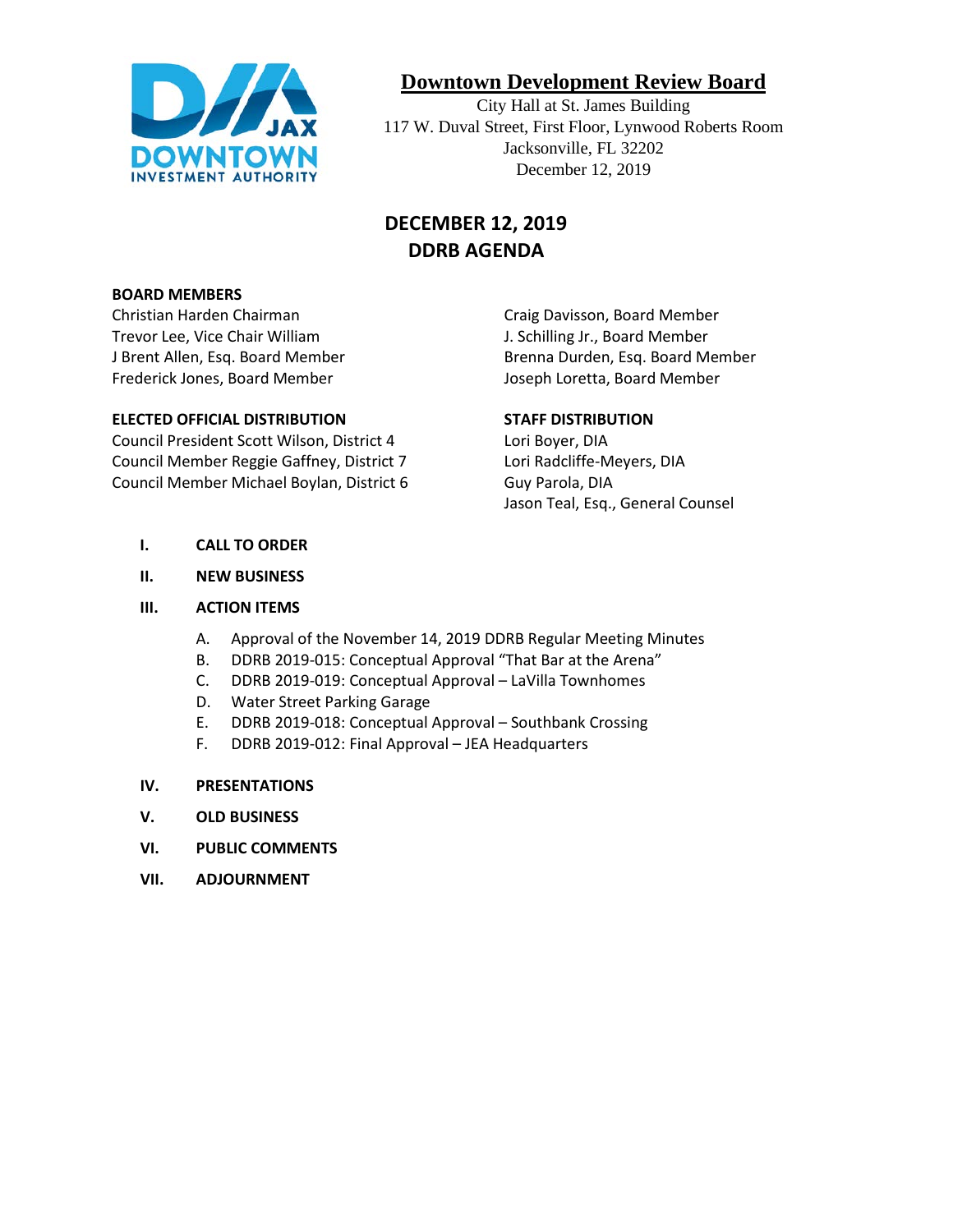

**Downtown Development Review Board (DDRB) Meeting City Hall at St. James Building 1st Floor, Lynwood Roberts Room Jacksonville, FL. 32202**

*Thursday, December 12, 2019*

# **MEETING MINUTES**

**Board Members Present:** T. Lee, Vice Chair; B. Schilling; C. Davisson; B. Durden, Esq.; and J. Loretta

**Board Members Not Present:** C. Harden, Chair; F. Jones J. and Brent Allen, Esq.

**DIA Staff Present:** Guy Parola, Operations Manager, Lori Radcliffe-Meyers, Redevelopment Coordinator, and Karen Underwood-Eiland, Executive Assistant

**Representing Office of General Counsel:** Jason Teal and Cherry Pollock

## **I. CALL TO ORDER**

#### **Meeting Convened: 2:00 p.m.**

Acting Chairman Lee called the meeting to order at 2:00 p.m., and the members identified themselves for the record.

Acting Chairman Lee asked anyone wishing to speak on a particular project to complete a public speaker card and to provide them to Karen. He also reminded Board Members to disclose any ex-parte communication with any of the applicants presenting projects today or conflicts of interest prior to the item being addressed by the Board.

## **II. NEW BUSINESS**

Katie Mitura, Vice President of Marketing and Communications at Visit Jacksonville provided a presentation regarding the Downtown Historic Building Tour. Two brochures were provided to the Board.

## **III. ACTION ITEMS**

## **A. APPROVAL OF THE NOVEMBER 14, 2019 DDRB MEETING MINUTES.**

**A MOTION WAS MADE BY BOARD MEMBER LORETTA AND SECONDED BY BOARD MEMBER SCHILLING APPROVING THE NOVEMBER 14, 2019 DDRB MINUTES.** 

**THE MOTION PASSED UNANIMOUSLY 5-0-0.**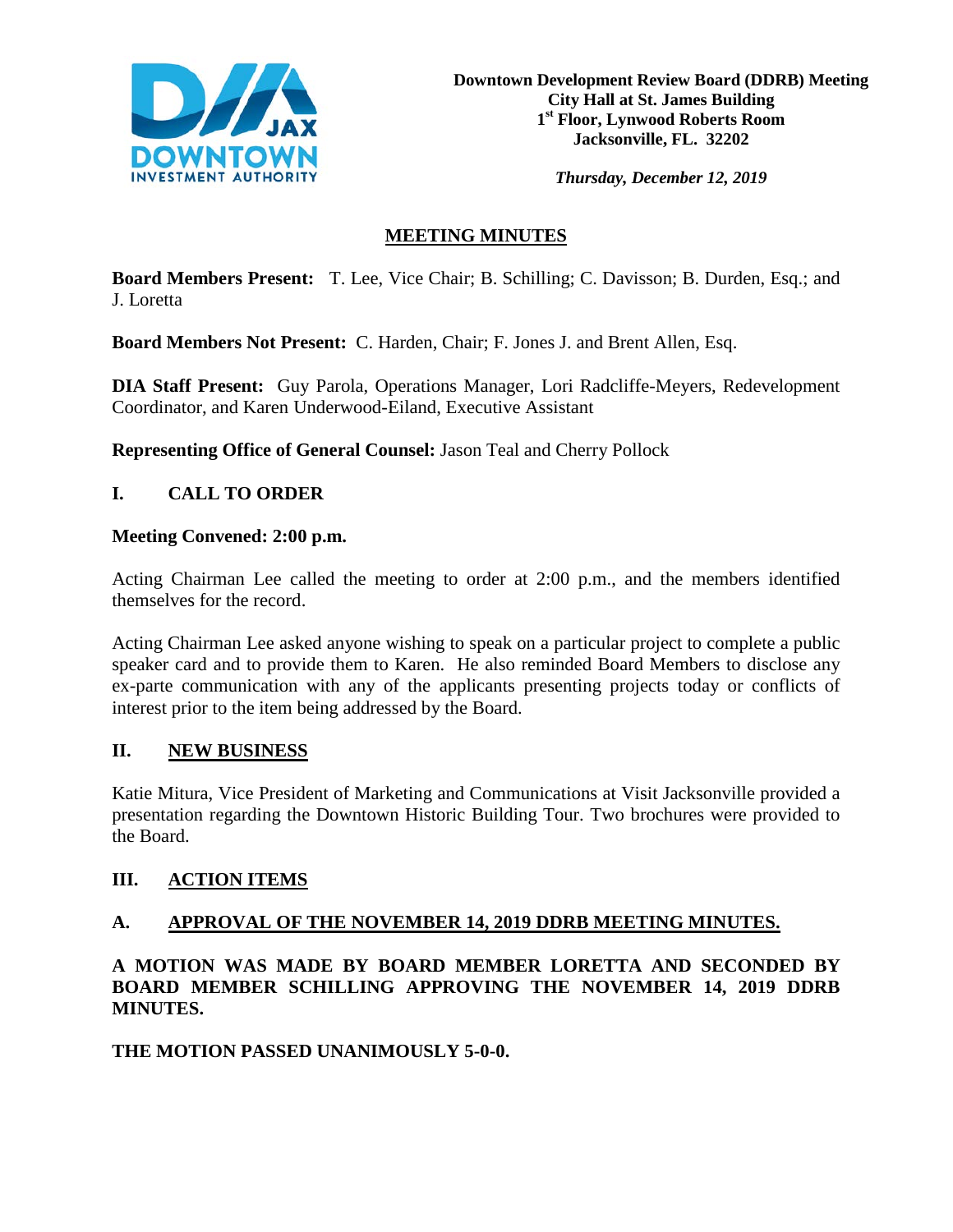#### **B. DDRB 2019-015: Conceptual Approval "That Bar at the Arena."**

Mrs. Lori Radcliffe-Meyers reported that DDRB Application 2019-015 seeks Conceptual approval for a two-story, 6,400 gross square foot total brick building know as That Bar at the Arena. The site is .28 acres and is adjacent to the VyStar Veterans Memorial Arena, located in the Sports and Entertainment Overlay District.

Warren Merrill, Robert Maurer, RAM Architecture, Robert White, Taylor and White were present and provided a presentation to the Board.

## **A MOTION WAS MADE BY BOARD MEMBER LORETTA AND SECONDED BY BOARD MEMBER DURDEN GRANTING CONCEPTUAL APPROVAL OF DDRB 2019-015 WITH THE FOLLOWING RECOMMENDATIONS:**

- **(A) Prior to Final Approval by the DDRB, the applicant shall receive a deviation from Sec. 656.361.6.3.- Public Realm Regulations to reduce the Amenity Area from the required four feet to one and one-half feet;**
- **(B) Prior to Final Approval by the DDRB, the applicant will provide the recorded easements for the 3' and 6' air rights easements;**

**Additionally, there was discussion from the Board requesting that prior to Final Approval by the DDRB, the applicant will redesign the balcony to either be cantilevered or for the columns to be placed out to the curb allowing for the Pedestrian Clear Zone to be unencumbered. DDRB members expect that the applicant will submit all required documents for Final Approval to include detailed site plans, drawings, building elevations and material samples.**

**THE MOTION PASSED UNANIMOUSLY 5-0-0.** 

## **C. DDRB 2019-019: CONCEPTUAL APPROVAL – LAVILLA TOWNHOMES**

Mrs. Radcliffe-Meyers reported that DDRB Application 2019-019 seeks Conceptual approval for the construction of 88 townhomes in fourteen separate buildings. The project proposes town 3 story buildings with a total of 50 townhomes and four 2-story buildings with a total of 38 townhomes. The project site is comprised of three lots totaling 3.4 acres and is currently vacant.

Ryan Hoover, Vestcor and Jack Braxtan Group 4 Design were present and provided a presentation.

Acting Chairman Lee opened the floor for public comments. There were none.

#### **A MOTION WAS MADE BY BOARD MEMBER SCHILLING AND SECONDED BY BOARD MEMBER DAVISSON GRANTING CONCEPTUAL APPROVAL DDRB 2019- 019 WITH THE FOLLOWING RECOMMENDATIONS:**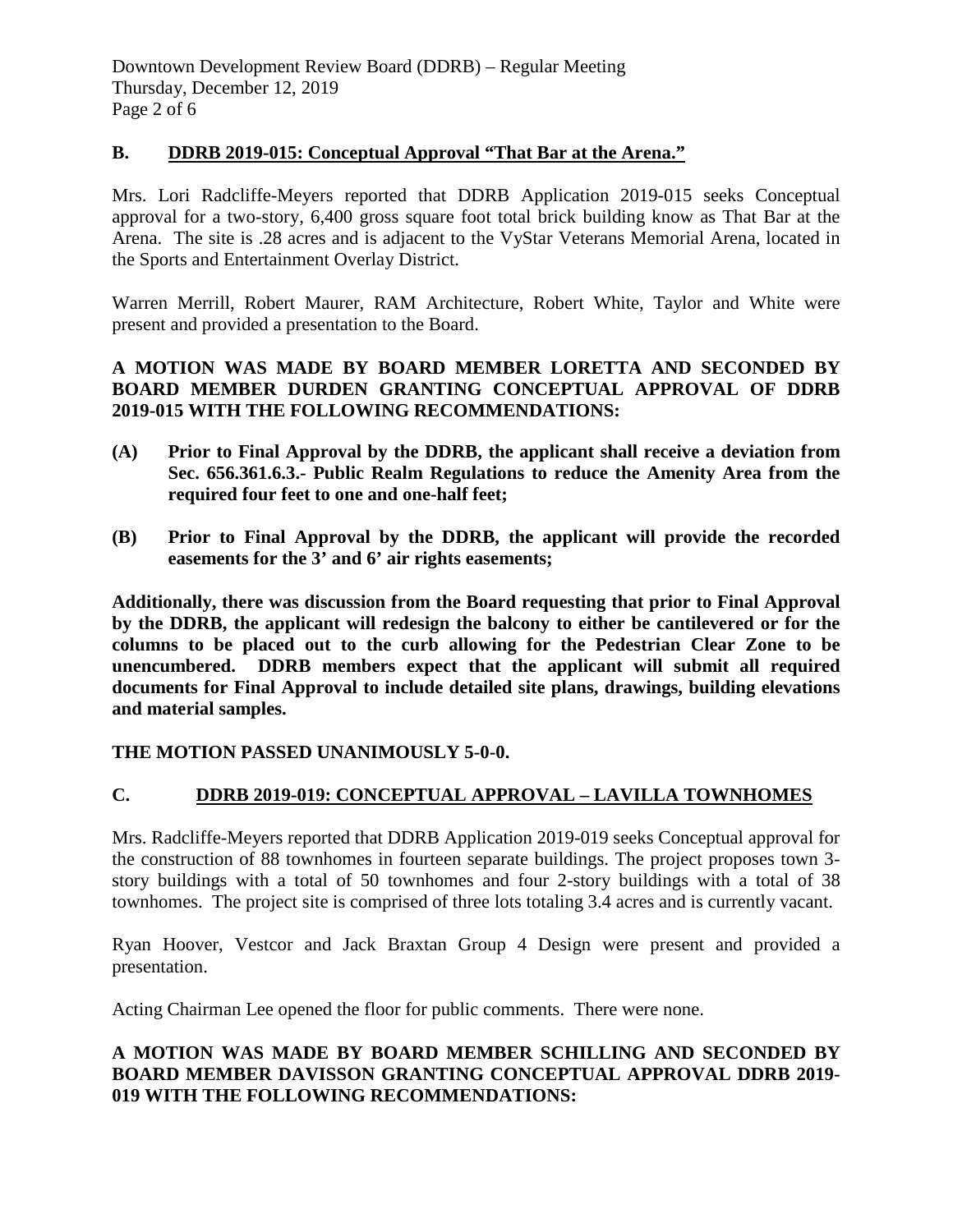- **(A) Prior to submittal for final review, the developer shall meet with staff to: i) identify any deviations sought;**
- **(B) At final review, the developer shall provide enough detail so as to illustrate that the "Pedestrian Zone" meets the definition of such in the Ordinance Code, and meets the various requirements and design / amenity features for the "Pedestrian Zone;"**
- **(C) Streetlights, benches and street furnishings shall be placed in the Amenity Area; Additional benches and trash receptacles not currently shown on the site plan shall be added once sales of the townhomes reach 80% sold;**
- **(D) Street furnishings (e.g. benches, trash receptacles) shall be in accordance with the Downtown Streetscape Design Guidelines;**
- **(E) Streetscape Design shall be the Business/Inter-District design standard utilizing brick pavers which is consistent within the area.**

**Additionally, there was discussion from the Board requesting the applicant review the architecture on the three-story townhomes to ensure at final review there are no large expanses of blank walls proposed.**

#### **THE MOTION PASSED 4-0-1 (DURDEN).**

## **D. WATER STREET PARKING GARAGE – CULTURAL COUNCIL**

Lori Radcliffe-Meyers reported that the Water Street Parking Garage is a City-Owned garage located at 541 Water Street West in the Central Core Overlay District. The Water Street Garage Public Art Project Agreement, project plans and specifications recommended by the Art Selection Panel shall be approved by the Art in Public Places Committee and the DDRB prior to the commencement of the work.

Glenn Weiss, Director of Public Arts Program and Ronique Gibson Project Manager of the Cultural Council were present and provided a concept update to the Board.

#### **A MOTION WAS MADE BY BOARD MEMBER LORETTA AND SECONDED BY BOARD MEMBER DURDEN GRANTING APPROVAL FOR WATER STREET PARKING GARAGE.**

**DDRB finds that the project is consistent with The Business Investment and Development Plan (BID) and consistent with Section 656.361.6.2. K.3 of the Code of Ordinances. No other action will be required.**

#### **THE MOTION PASSED UNANIMOUSLY 5-0-0.**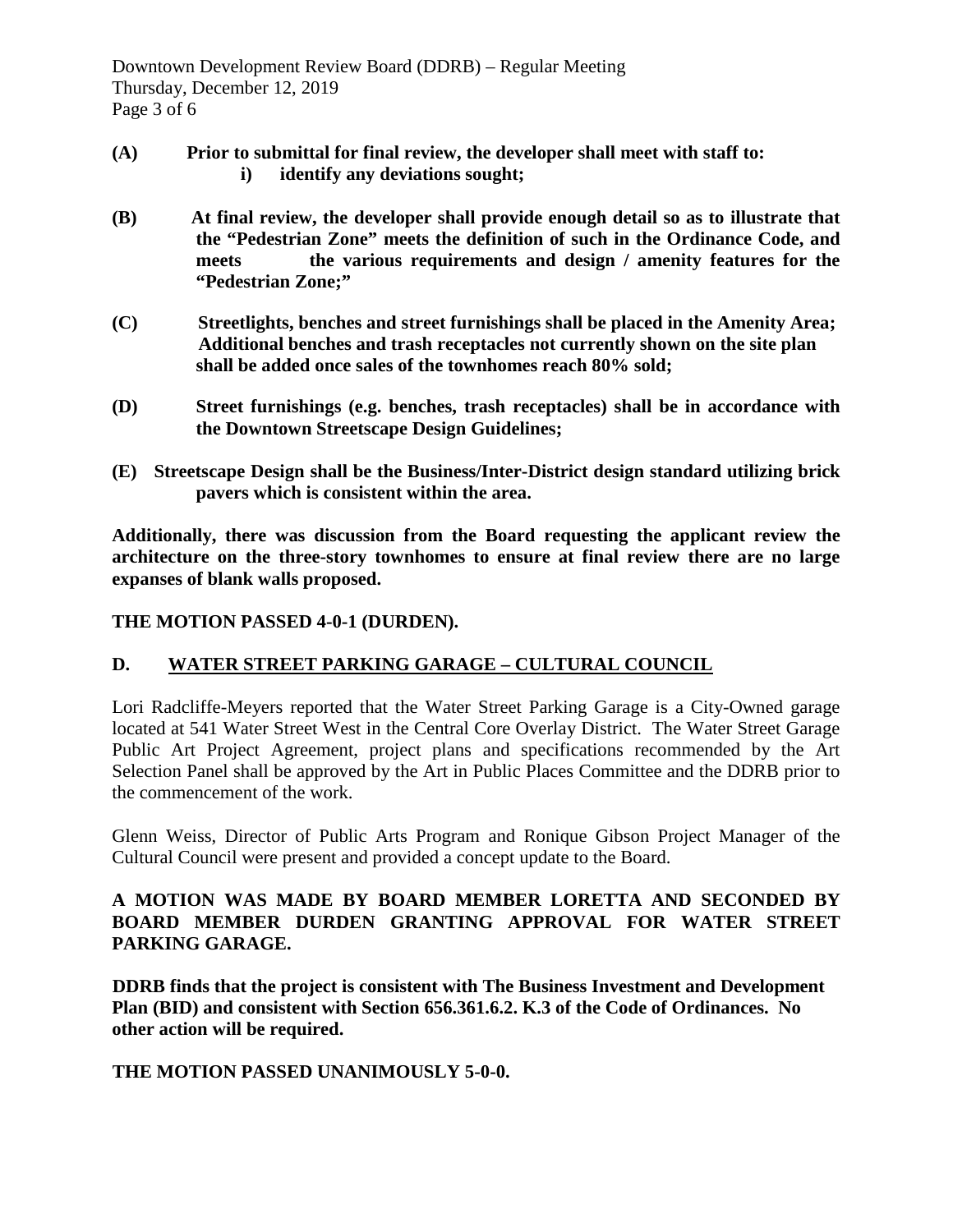#### **E. DDRB 2019-018 CONCEPTUAL APPROVAL SOUTHBANK CROSSING**

Mrs. Radcliffe-Meyers reported that DDRB Application 2019-018 seeks Conceptual approval for the redevelopment of two existing retail buildings (Building "A" and Building "B") to proposed restaurant uses.

Cyndy Trimmer was present on behalf of the applicant with Russ Ervin with ELM and provided a presentation. Michael Balanky, Developer and Doug Skiles the civil engineer were also in attendance to answer any questions.

Joe Carlucci, President of the San Marco Merchants Association commented on behalf of the San Marco Merchants Association. He stated that he was in support of this project.

## **A MOTION WAS MADE BY BOARD MEMBER DURDEN AND SECONDED BY BOARD MEMBER DAVISSON GRANTING CONCEPTUAL APPROVAL WITH THE FOLLOWING RECOMMENDATIONS:**

- **(A) Prior to submittal for final review, the developer shall meet with staff to: ii) identify any deviations sought;**
- **(B) At final review, the developer shall provide enough detail so as to illustrate that the "Pedestrian Zone" meets the definition of such in the Ordinance Code, and meets the various requirements and design / amenity features for the "Pedestrian Zone;"**
- **(C) At final review, the developer shall provide enough detail so as to illustrate that Screening and Landscaping of Surface Parking meets the definition of such in the Ordinance Code, and meets the square footage and depth required;**
- **(D) Streetlights, benches and street furnishings shall be placed in the Amenity Area;**
- **(E) Street furnishings (e.g. benches, trash receptacles) shall be in accordance with the Downtown Streetscape Design Guidelines.**

**Additionally, there was discussion from the Board requesting the applicant review the landscape requirements regarding the addition of a wall along Hendricks Ave., similar to the treatment proposed along Kings Ave.**

**THE MOTION PASSED UNANIMOUSLY 5-0-0.**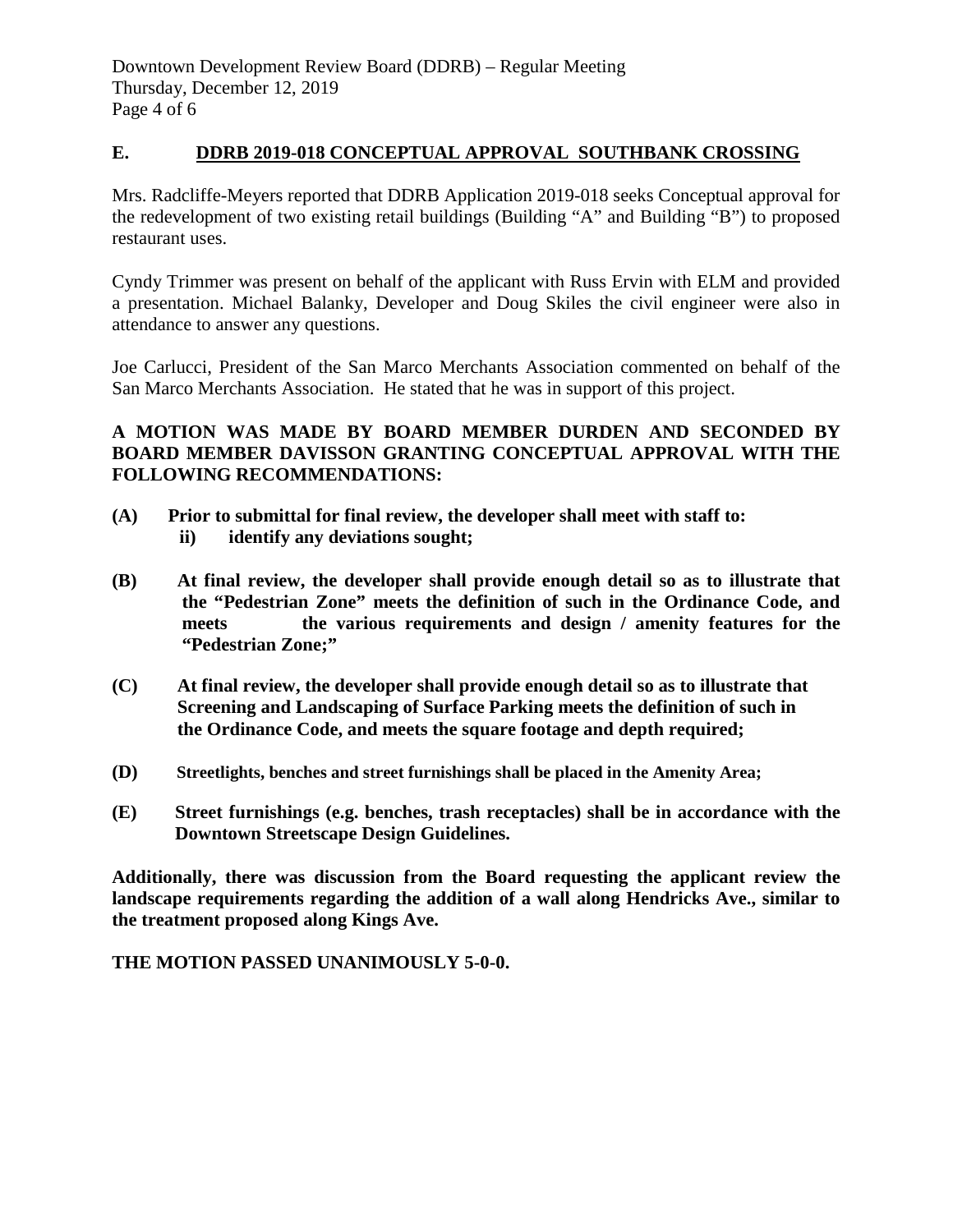Downtown Development Review Board (DDRB) – Regular Meeting Thursday, December 12, 2019 Page 5 of 6

#### **F. DDRB 2019-012 FINAL APPROVAL JEA HEADQUARTERS**

Jason Teal, DDRB Attorney had to attend another meeting and exited the proceedings.

Cherry Pollock, Office of General Counsel entered the proceedings on behalf of Jason Teal.

Board Member Schilling reported that he has a conflict for the project and will not be voting on this item. He provided Form B Conflict of Interest.

Mrs. Radcliffe-Meyers reported general information for DDRB 2019-012. DDRB Application 2019-012 seeks Final Approval for a 200,000 square foot office building and an 850-space parking structure with 7,170 square feet of ground floor retail.

Cyndy Trimmer attorney for the applicant was present along with Mr. John Jay, Architect for Ryan Company, Mike Mullis, Kimley-Horn, and Mike Harryman, Ryan Company.

Nancy Veasey, JEA Project Manager was available for any questions.

#### **A MOTION WAS MADE BY BOARD MEMBER LORETTA AND SECONDED BY BOARD MEMBER DAVISSON GRANTING FINAL APPROVAL OF DDRB APPLICATION 2019-012** s**ubject to the following conditions:**

- **(A) Pedestrian Zone paving shall follow the "Business / Inter-District" design contained in the Downtown Streetscape Design;**
- **(B) Provide documentation that shows the 40% shade requirement will be met within 5 years of the issuance of the Certificate of Occupancy;**
- **(C) The applicant will redesign the force protection around the perimeter to create a larger sense of openness and amplify the pedestrian walk space while maintaining security; and**
- **(D) The applicant will redesign the Adams and Julia Street corner both the hardscape and the corner of the parking structure to focus on the pedestrian experience, in particular the visual detection system and in particular the perspective of the pedestrian at the lower two floors.**

#### **THE MOTION PASSED 4-0-1 (Schilling)**

#### **IV. PRESENTATION:**

None